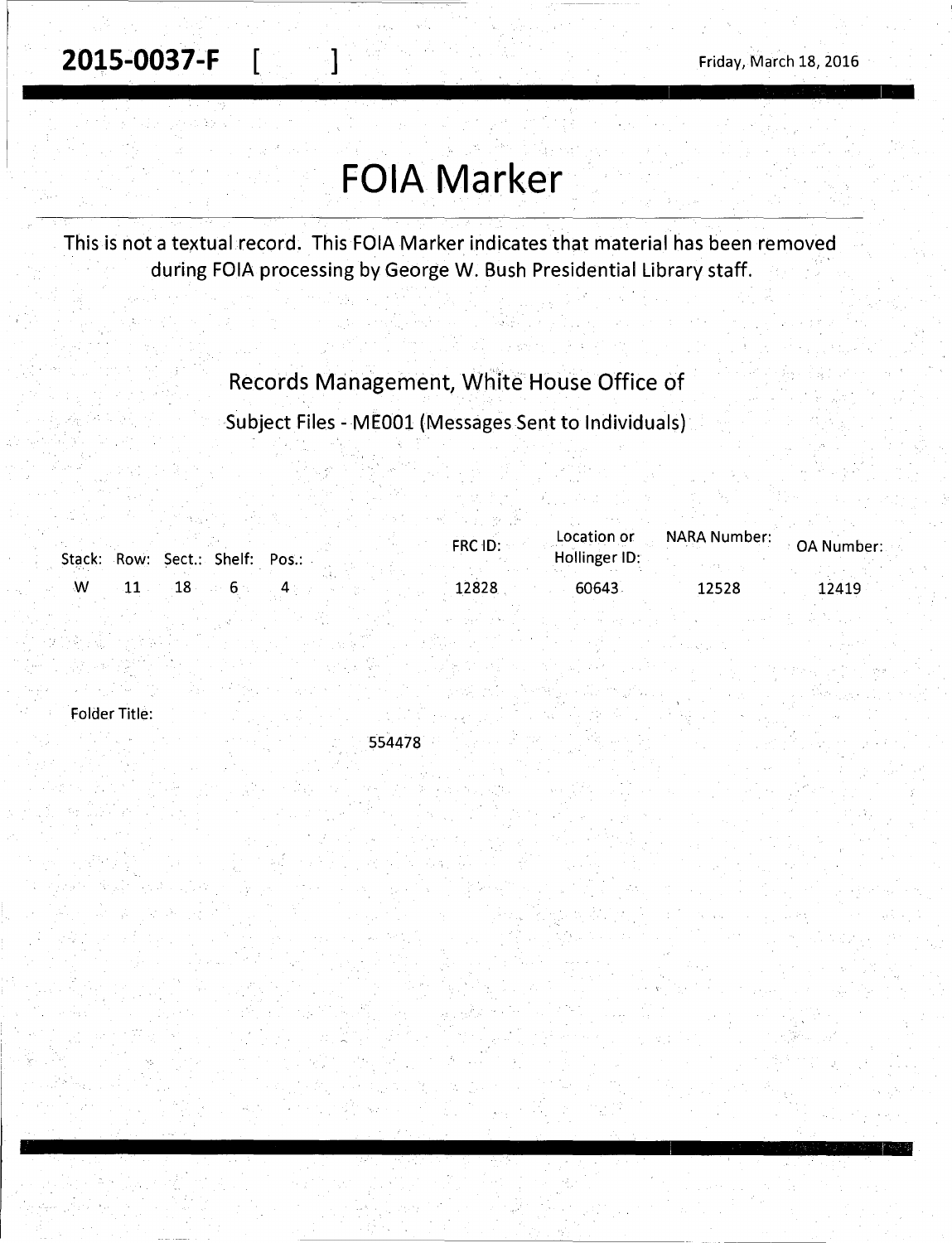# **Withdrawn/Redacted Material**  The George W. Bush Library

| <b>FORM</b><br><b>DOCUMENT</b><br>NO. | <b>SUBJECT/TITLE</b>                                  | <b>PAGES</b> | <b>DATE</b> | <b>RESTRICTION(S)</b> |
|---------------------------------------|-------------------------------------------------------|--------------|-------------|-----------------------|
| Email<br>001                          | Re: Dobson - To: Mary Ann Hanusa - From: Tim          |              | 02/07/2003  | P5:                   |
|                                       | Goeglein                                              |              |             |                       |
|                                       |                                                       |              |             |                       |
| 002 <sub>1</sub><br>Email             | Dobson on Larry King Last Friday - To: Tim Goeglein - |              | 02/09/2003  | PS:                   |
|                                       | From: Mary Ann Hanusa                                 |              |             |                       |

| <b>COLLECTION TITLE:</b><br>Records Management, White House Office of                                                                                                                                     |  |                          |                                                |                                                                                                                                             |  |
|-----------------------------------------------------------------------------------------------------------------------------------------------------------------------------------------------------------|--|--------------------------|------------------------------------------------|---------------------------------------------------------------------------------------------------------------------------------------------|--|
| <b>SERIES:</b><br>Subject Files - ME001 (Messages Sent to Individuals)                                                                                                                                    |  |                          |                                                |                                                                                                                                             |  |
| <b>FOLDER TITLE:</b><br>554478                                                                                                                                                                            |  |                          |                                                |                                                                                                                                             |  |
| <b>FRC ID:</b><br>12828                                                                                                                                                                                   |  |                          |                                                |                                                                                                                                             |  |
| Presidential Records Act - [44 U.S.C. 2204(a)]                                                                                                                                                            |  | <b>RESTRICTION CODES</b> | Freedom of Information Act - [5 U.S.C. 552(b)] |                                                                                                                                             |  |
| P1 National Security Classified Information [(a)(1) of the PRA]<br>P2 Relating to the appointment to Federal office [(a)(2) of the PRA]<br>P3 Release would violate a Federal statute [(a)(3) of the PRA] |  |                          | an agency $[(b)(2)$ of the FOIA]               | b(1) National security classified information [(b)(1) of the FOIA]<br>b(2) Release would disclose internal personnel rules and practices of |  |

- P4 Release would disclose trade secrets or confidential commercial or financial information [(a)(4) of the PRA)
- PS Release would disclose confidential advise between the President
- and his advisors, or between such advisors [a)(S) of the PRA)
- P6 Release would constitute a clearly unwarranted invasion of . personal privacy [(a)(6) of the PRA)
- PRM. Personal record misfile defined in accordance with 44 U.S.C. 2201(3).

Deed of Gift Restrictions

- A. Closed by Executive Order 13526 governing access to national security information.
- B. Closed by statute or by the agency which originated the document. C. Closed in accordance with restrictions contained in donor's deed of gift.
- b(3) Release would violate a Federal statute [(b)(3) of the FOIA)
- b(4) Release would disclose trade secrets or confidential or financial information [(b)(4) of the FOIA)
- b(6) Release would constitute a clearly unwarranted invasion of personal privacy [(b)(6) of the FOIA)
- b(7) Release would disclose information compiled for law enforcement purposes [(b)(7) of the FOIA)
- b(8) Release would disclose information concerning the regulation of financial institutions [(b)(8) of the FOIA)
- b(9) Release would diselose geological or geophysical information concerning wells [(b)(9) of the FOIA)

Records Not Subject to FOIA

Court Sealed -The document is withheld under. a court seal and is not subject to the Freedom of Information Act.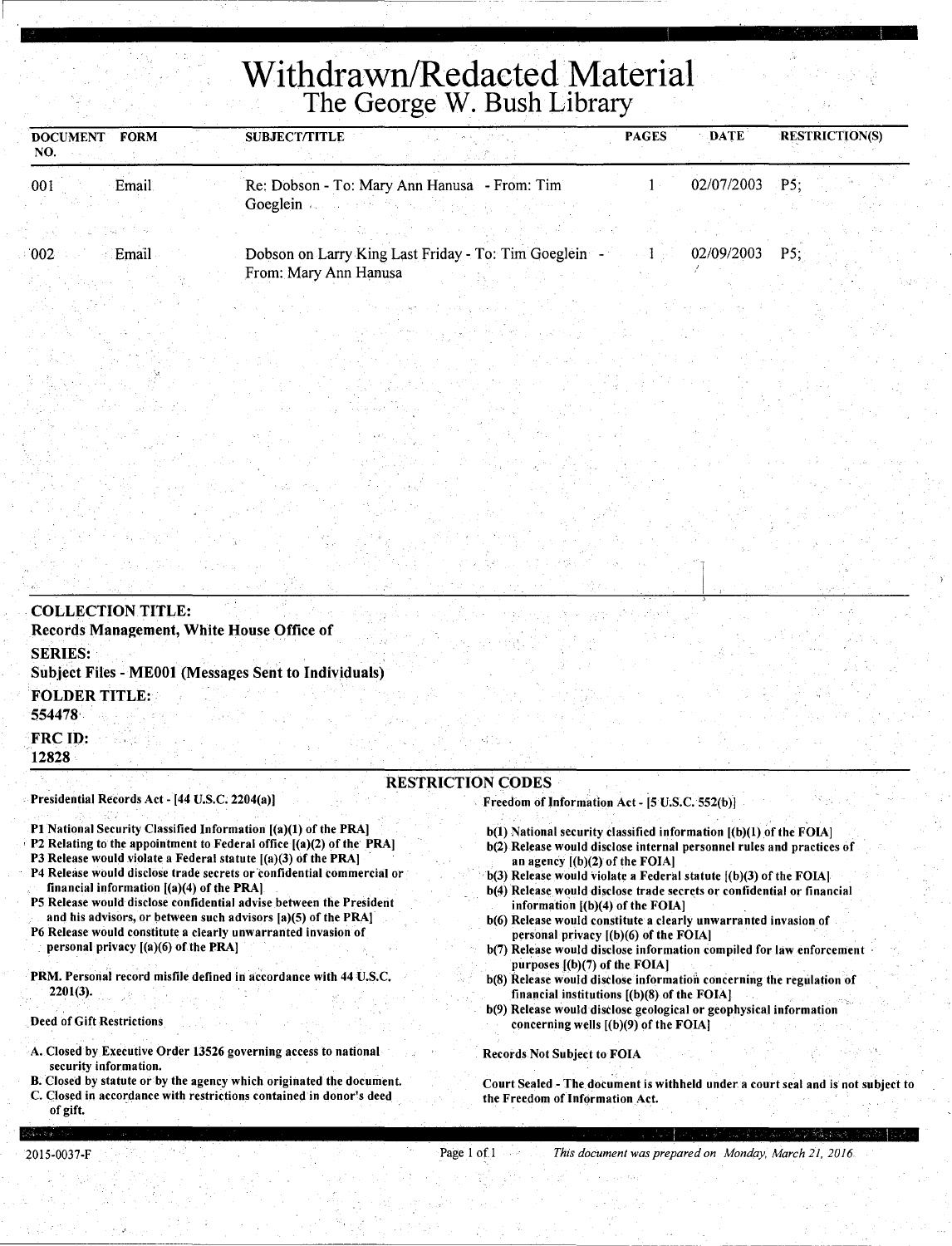



THE WHITE HOUSE WASHINGTON

February 11, 2003

 $\sim$  -11  $\sim$ į.

> Dr. James C. Dobson Focus on the Family 8605 Explorer Drive Colorado Springs, Colorado 80995 '

Dear Jim:

Thank you for the kind and generous statement of support you made following my State of the Union address. These are momentous days, and to have the kind of support you gave in that statement meant a lot to me.

Laura and I are grateful for your prayers. They are the greatest gift you could give to us.

God bless you and Shirley.

Sincerely,



FEB 1 2 2003

O

Dr. James C. Dooson Focus on the Family 8605 Explorer Drive Colorado Springs, Colorado 80995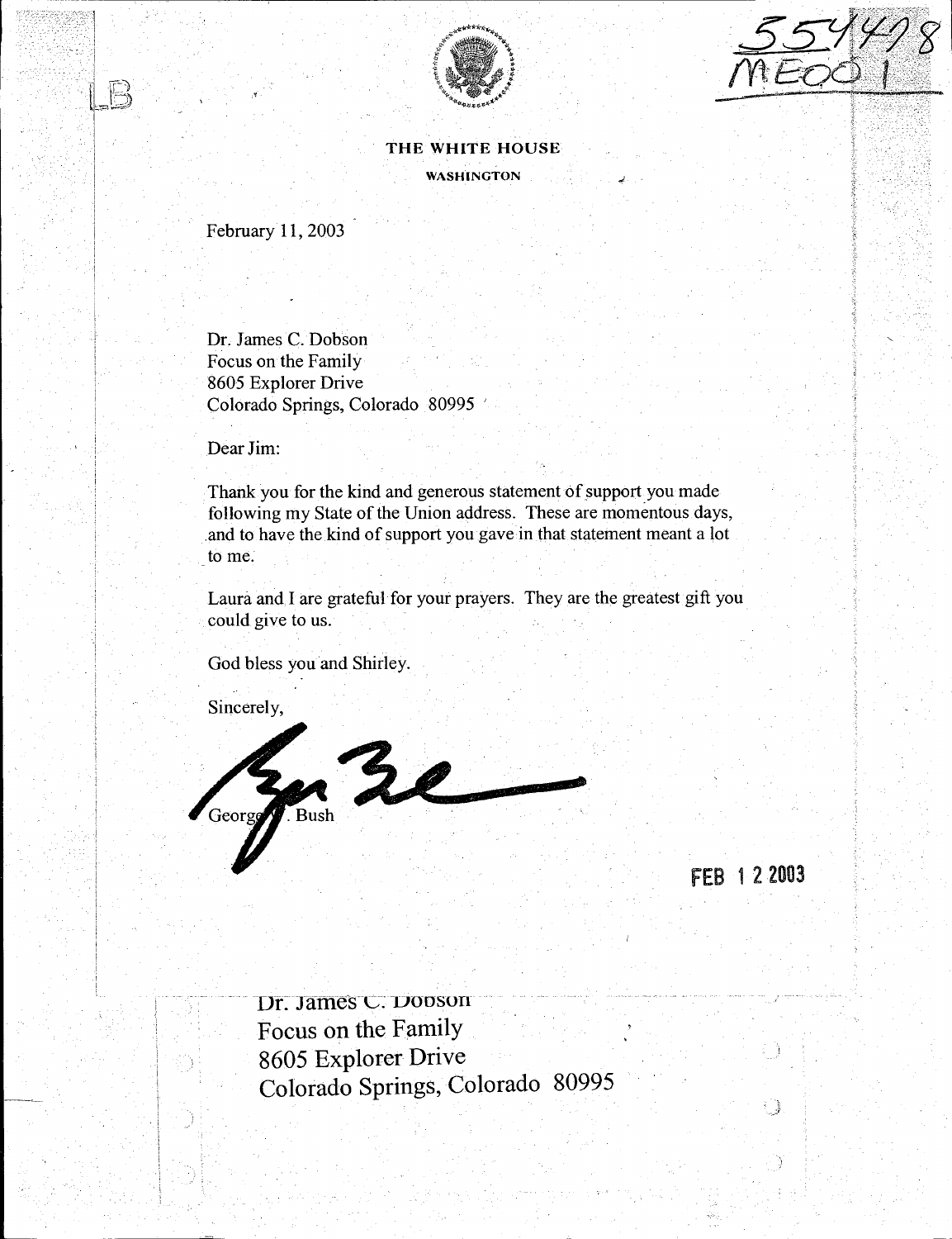- Recommended by<br>Public hiarson  $\left\vert \right\vert$ '---·--------

February 11, 2003

Dr. James C. Dobson Focus on the Family 8605 Explorer Drive Colorado Springs, Colorado 80995

Dear Jim:

Thank you for the kind and generous statement of support you made following my State of the Union address. These are momentous days, and to have the kind of support you gave in that statement meant a lot to me.

Laura and I are grateful for your prayers. They are the greatest gift you could give to us.

God bless you and Shirley.

Sincerely,



George W. Bush

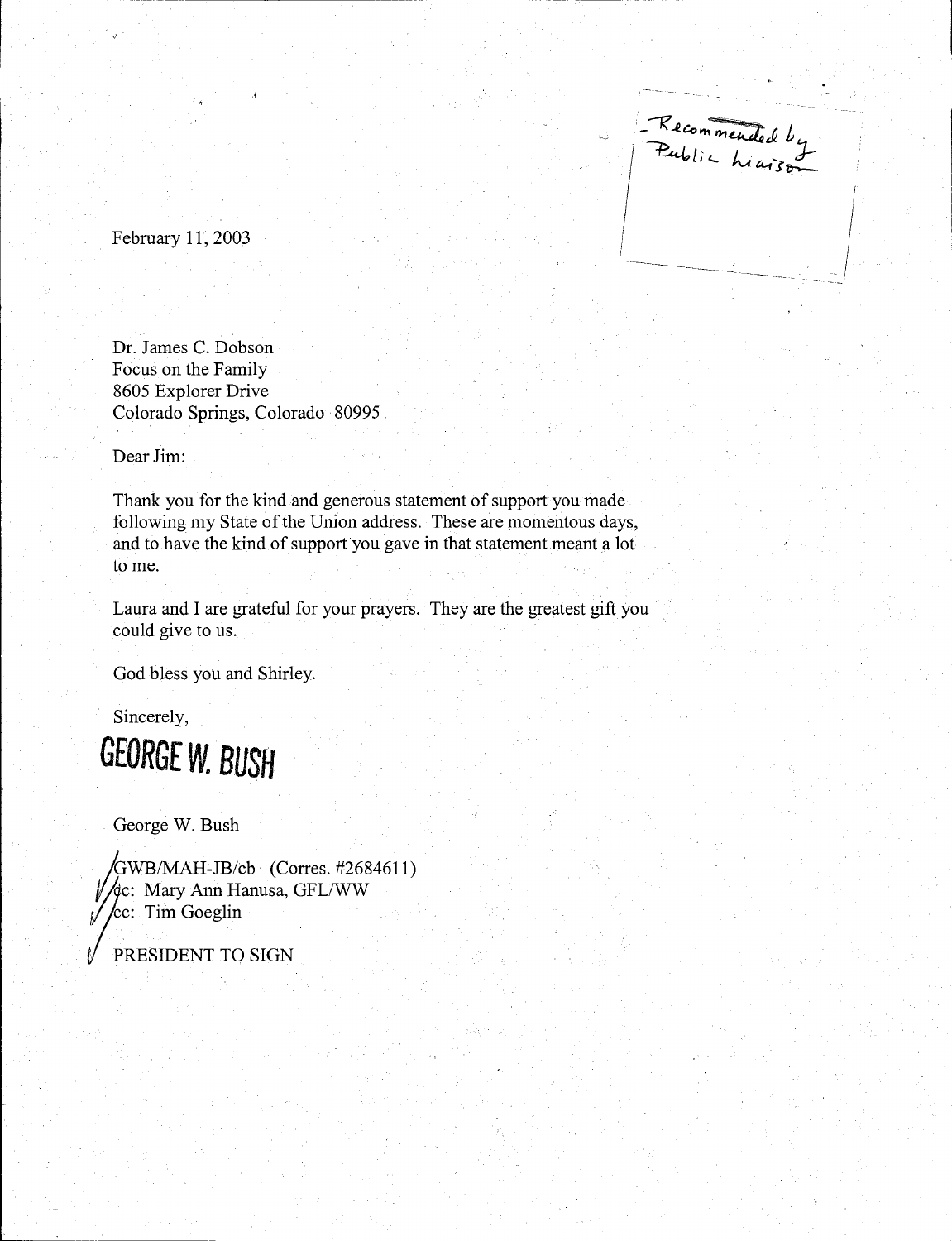February 11, 2003

Dr. James C. Dobson Focus on the Family 8605 Explorer Drive Colorado Springs, Colorado 80995

Dear Jim:

Thank you for the kind and generous statement of support you made following my State of the Union address. These are momentous days, and to have the kind of support you gave in that statement meant a lot to me.

\ Laura and I are grateful for your prayers. They are the greatest gift you could give to us.

God bless you and Shirley.

Sincerely,



George W. Bush

GWB/MAH-JB/cb (Corres. #2684611) cc: Mary Ann Hanusa, GFL/WW cc: Tim Goeglin

PRESIDENT TO SIGN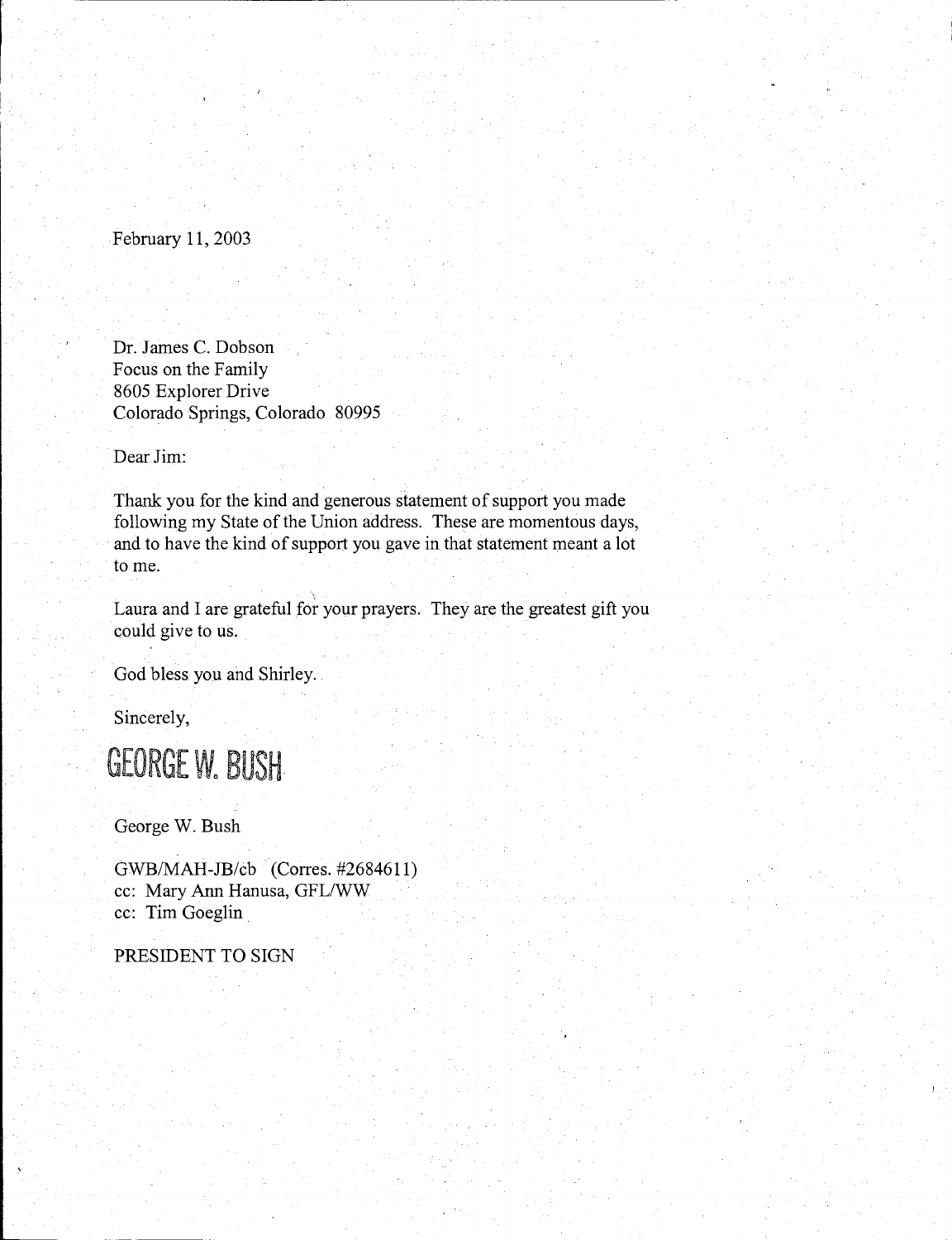

Mary Ann Hanusa 02/11/2003 12:24:29 PM

Record Type: Record

To: Lynn A. Crable/WHO/EOP@EOP, Christine K. Baer/WHO/EOP@EOP

cc: Subject: Just one more for today

Dr. James C. Dobson Focus on the Family 8605 Explorer Drive Colorado Springs, Colorado 80995

Dear Jim:

Thank you for the kind and generous statement of support you made following my State of the Union address. These are momentous days, and to have the kind of support you gave in that statement meant a lot to me.

Laura and I are grateful for your prayers. They are the greatest gift you could give to us.

God bless you and Shirley.

Sincerely,

George W. Bush

cc: Tim Goeglin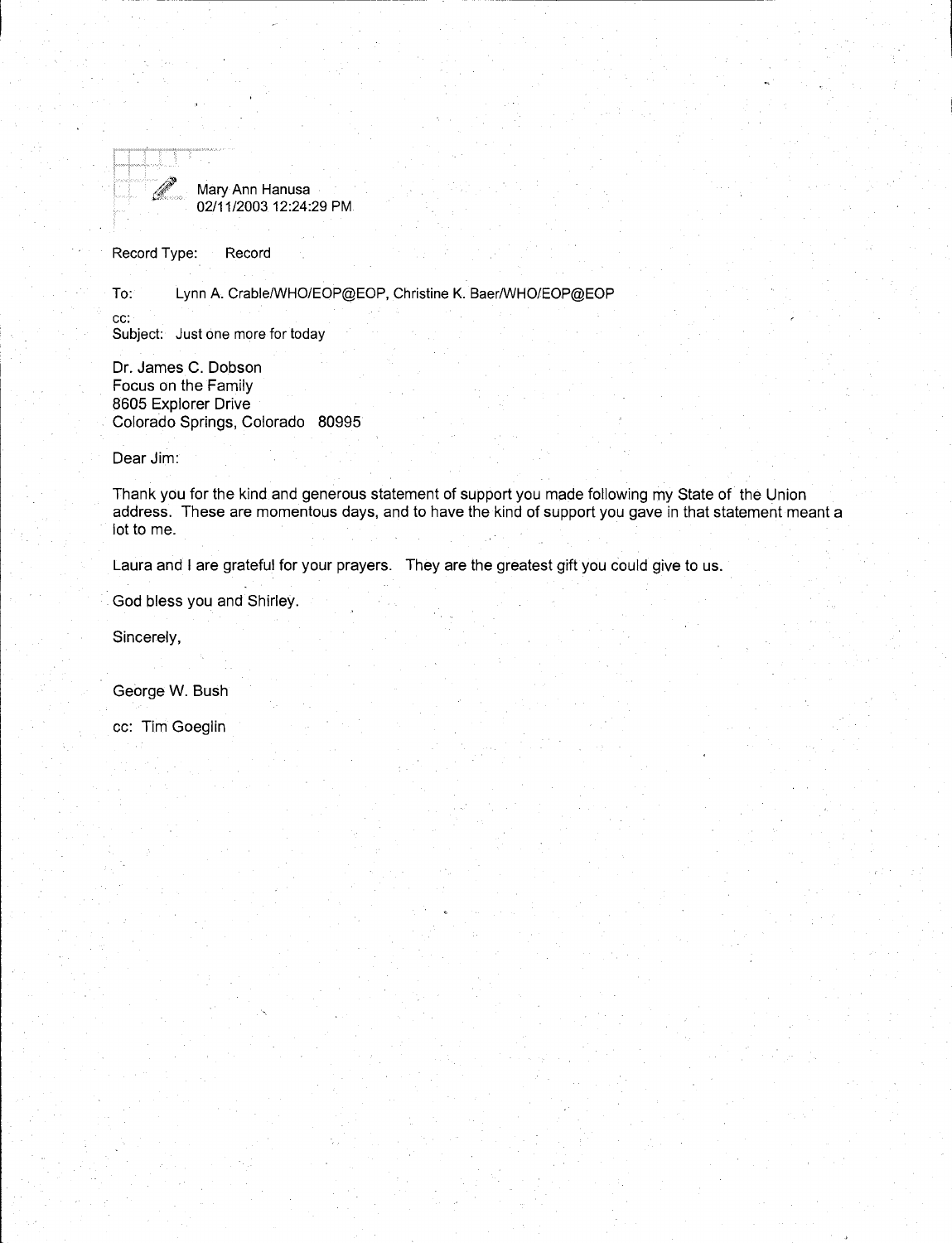THE WHITE HOUSE WASHINGTON

February 4, 2003

Dear Mary Ann,

I highly recommend a personal letter from POTUS thanking Jim Dobson for his kind comments on the State of the Union speech. The address is: Focus on the Family 8605 Explorer Drive Colorado Springs, CO 80995

Thanks for the consideration,



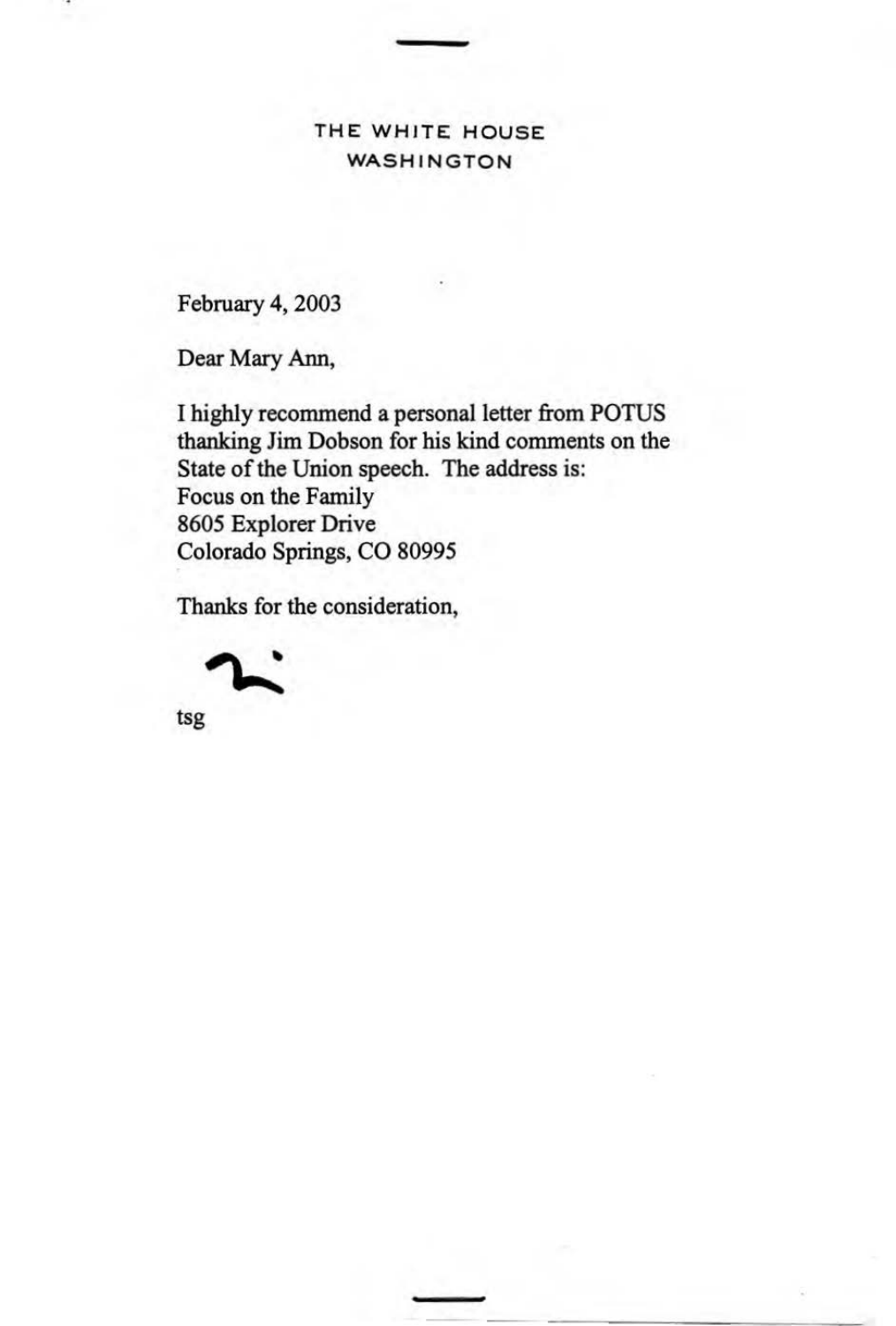

Record Type: Record

to: Mary Ann Hanusa/WHO/EOP@EOP

cc: Subject: Dobson follow up

.Jan

·Ttlis is my proposal for Dr. Dobson. I suggest short. Do you agree, my friend?

Warmly, and thanks,

tsg

 $\mathbb{Z}_2$  .

## Dear Jim:

... I want to thank you for the very kind and generous statement of support you made following the State of the Union. These are momentous days, and to have the kind of support you gave in that statement meant a lot to me. Thanks, too, for all the prayer you have offered up for Laura and me. Prayer is the greatest gift you could give to us. Best regards. Sincerely, gwb

, .....

 $^{\prime\prime}$ ,  $^{\prime\prime}$ 

<u>• Lupun, The ship and the strategies of the strategies of the strategies of the strategies of the strategies of </u>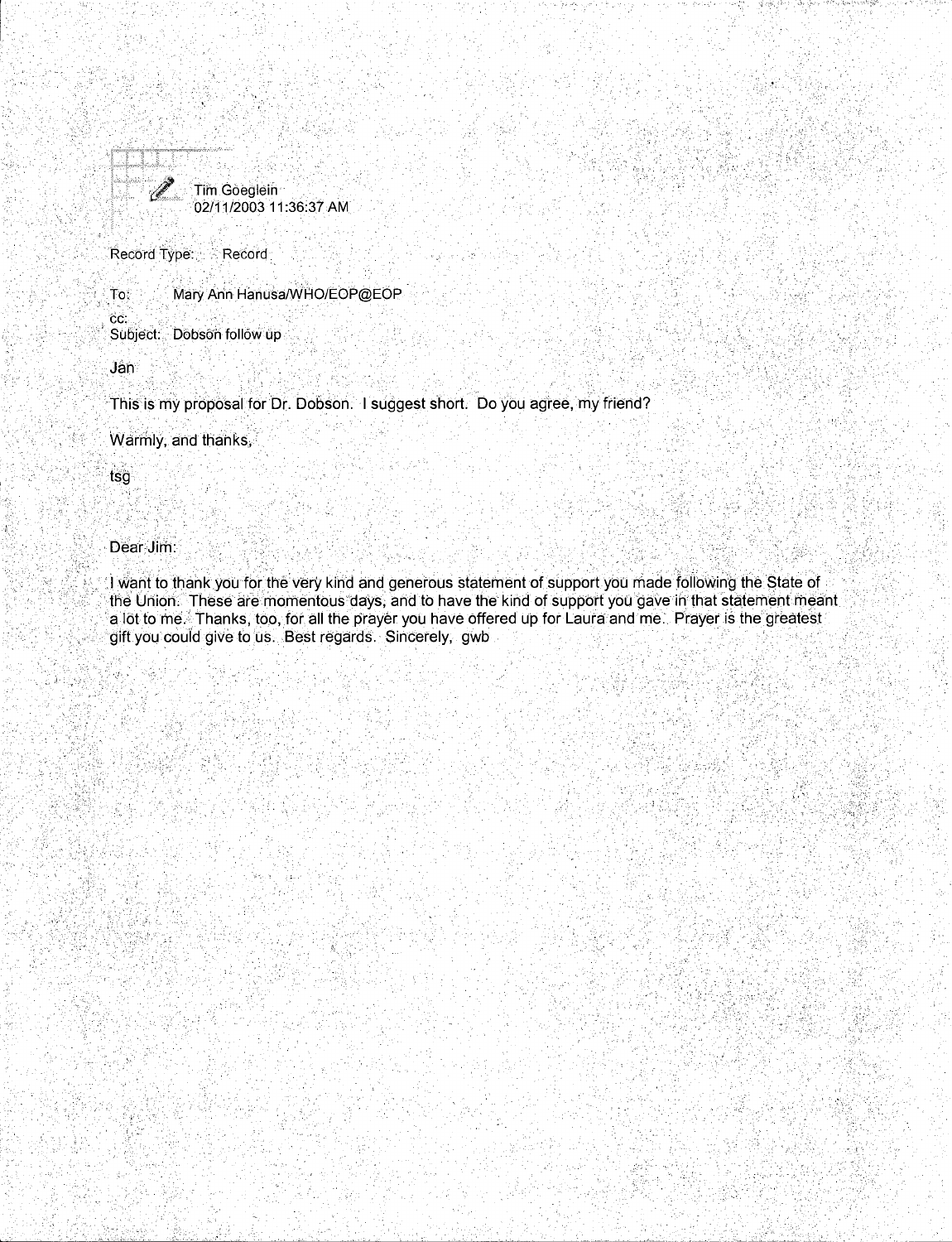# Dobson<br>Pulliped Cappen

### Matthew E. Smith

 $\mathfrak{Im}\,\mathcal{G}$ 

02/01/2003 02:18:10 PM

Record Type: Record

To: Brantley DuBose/WHO/EOP@EOP

cc: Tim Goeglein/WHO/EOP Subject: Official Dobson on SOTU

Dr. James Dobson Applauds Bush's State of the Union Address U.S. Newswire 29 Jan 14:00

Dr. James Dobson Applauds Bush's State of the Union Address; Pro-Family Leader Praises Administration's Pro-Life Positions To: National Desk Contact: Paul Hetrick or Julie Neils, 719-531-3400

both of Focus on the Family

COLORADO SPRINGS, Colo., Jan. 29 /U.S. Newswire/ -- In last night's State of the Union speech, President Bush spoke convincingly about his determination to promote public policies that defend the most vulnerable members of our human family. Dr. James Dobson, president of Focus on the Family, issued the \_ following statement commending the president's position:

"The president's speech reaffirmed his bold commitment to the pro-life cause, specifically two critical bills -- bans on partial-birth abortions and on all forms of human cloning. Americans have overwhelmingly reiterated their support for such legislation in current polls and in the most recent election.

"Mr. Bush said," ... We must not overlook the weakest among us. I ask you to' protect infants at the very hour of their birth and end the practice of partial-birth abortion. And because no human lite should be started or ended as the object of an experiment, I ask you to set a high standard for humanity, and pass a law against all human cloning."

"It takes a man of strength and courage," said Dobson, "to defend the sanctity of human life when his critics, including all six Democratic candidates for president, are promoting the killing of babies -- even full-term healthy infants in the process of delivery. This president has done more to protect 'the weakest among us' than any chief executive in U.S. history."

http://www.usnewswire.com

the direct last of the Chicago

الكبرة فر

aya ya m

n, della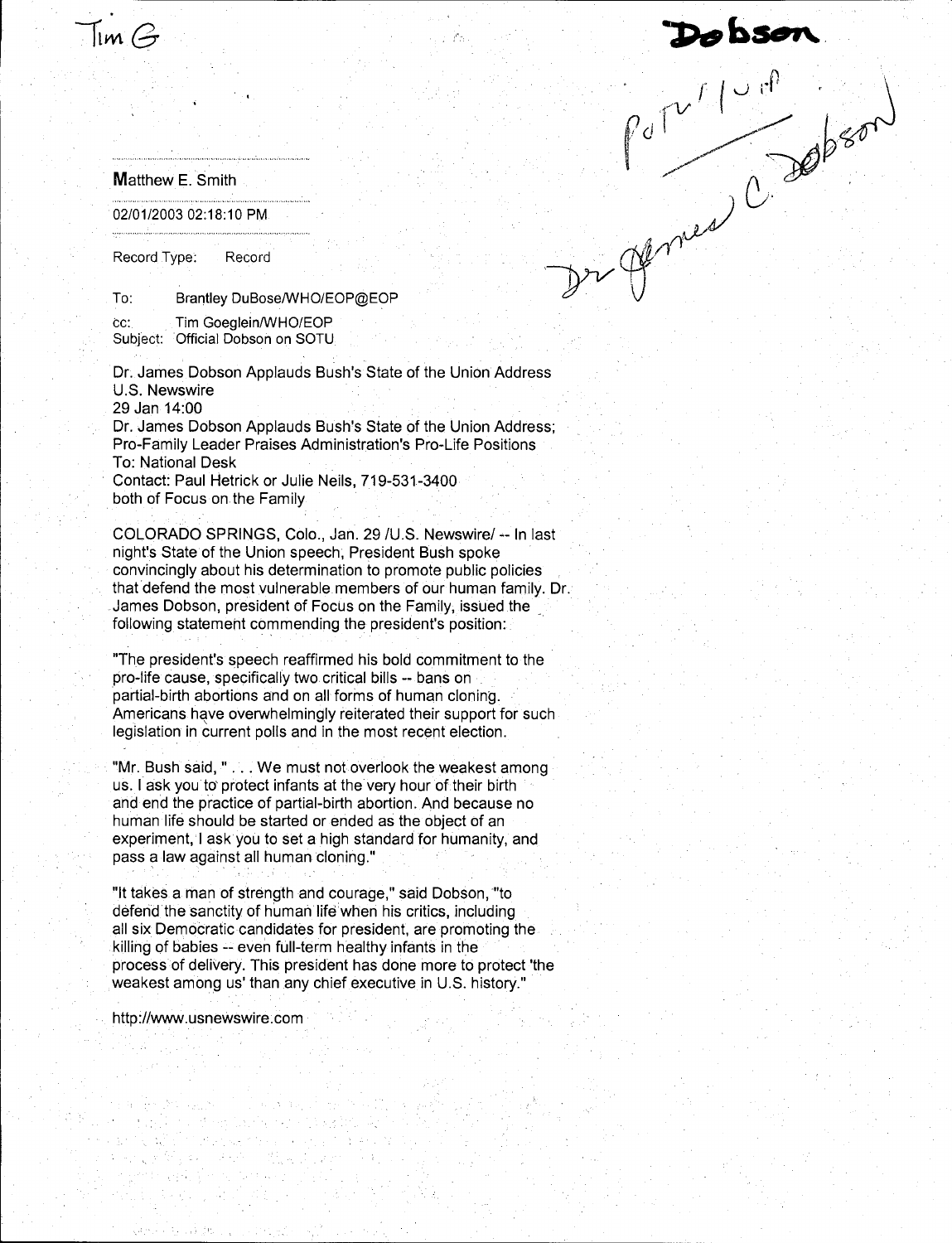Withdrawal Marker The George W. Bush Library

| <b>FORM</b> | <b>SUBJECT/TITLE</b> |                                                       | <b>PAGES</b> | <b>DATE</b><br><b>RESTRICTION(S)</b> |
|-------------|----------------------|-------------------------------------------------------|--------------|--------------------------------------|
|             |                      |                                                       |              |                                      |
| Email       |                      | Re: Dobson - To: Mary Ann Hanusa - From: Tim Goeglein |              | $02/07/2003$ P5;                     |

## This marker identifies the original location of the withdrawn item listed above. For a complete list of items withdrawn from this folder, see the . Withdrawal/Redaction Sheet at the front of the folder.

| <b>COLLECTION:</b>                                                                                                                                                                                                                                                                                                                                                                                                                                                                                                                                                                                                                                                            |                                                                                                                                                                                                                                                                                                                                                                                                                                                                                                                                                                                                                                                                                                                                                                                                 |
|-------------------------------------------------------------------------------------------------------------------------------------------------------------------------------------------------------------------------------------------------------------------------------------------------------------------------------------------------------------------------------------------------------------------------------------------------------------------------------------------------------------------------------------------------------------------------------------------------------------------------------------------------------------------------------|-------------------------------------------------------------------------------------------------------------------------------------------------------------------------------------------------------------------------------------------------------------------------------------------------------------------------------------------------------------------------------------------------------------------------------------------------------------------------------------------------------------------------------------------------------------------------------------------------------------------------------------------------------------------------------------------------------------------------------------------------------------------------------------------------|
| Records Management, White House Office of                                                                                                                                                                                                                                                                                                                                                                                                                                                                                                                                                                                                                                     |                                                                                                                                                                                                                                                                                                                                                                                                                                                                                                                                                                                                                                                                                                                                                                                                 |
| <b>SERIES:</b>                                                                                                                                                                                                                                                                                                                                                                                                                                                                                                                                                                                                                                                                |                                                                                                                                                                                                                                                                                                                                                                                                                                                                                                                                                                                                                                                                                                                                                                                                 |
| <b>Subject Files - ME001 (Messages Sent to Individuals)</b>                                                                                                                                                                                                                                                                                                                                                                                                                                                                                                                                                                                                                   |                                                                                                                                                                                                                                                                                                                                                                                                                                                                                                                                                                                                                                                                                                                                                                                                 |
| <b>FOLDER TITLE:</b>                                                                                                                                                                                                                                                                                                                                                                                                                                                                                                                                                                                                                                                          |                                                                                                                                                                                                                                                                                                                                                                                                                                                                                                                                                                                                                                                                                                                                                                                                 |
| 554478                                                                                                                                                                                                                                                                                                                                                                                                                                                                                                                                                                                                                                                                        |                                                                                                                                                                                                                                                                                                                                                                                                                                                                                                                                                                                                                                                                                                                                                                                                 |
| <b>FRC ID:</b>                                                                                                                                                                                                                                                                                                                                                                                                                                                                                                                                                                                                                                                                | <b>FOIA IDs and Segments:</b>                                                                                                                                                                                                                                                                                                                                                                                                                                                                                                                                                                                                                                                                                                                                                                   |
| 12828                                                                                                                                                                                                                                                                                                                                                                                                                                                                                                                                                                                                                                                                         |                                                                                                                                                                                                                                                                                                                                                                                                                                                                                                                                                                                                                                                                                                                                                                                                 |
| OA Num.:                                                                                                                                                                                                                                                                                                                                                                                                                                                                                                                                                                                                                                                                      | 2015-0037-F                                                                                                                                                                                                                                                                                                                                                                                                                                                                                                                                                                                                                                                                                                                                                                                     |
| 12419                                                                                                                                                                                                                                                                                                                                                                                                                                                                                                                                                                                                                                                                         |                                                                                                                                                                                                                                                                                                                                                                                                                                                                                                                                                                                                                                                                                                                                                                                                 |
| <b>NARA Num.:</b>                                                                                                                                                                                                                                                                                                                                                                                                                                                                                                                                                                                                                                                             |                                                                                                                                                                                                                                                                                                                                                                                                                                                                                                                                                                                                                                                                                                                                                                                                 |
| 12528                                                                                                                                                                                                                                                                                                                                                                                                                                                                                                                                                                                                                                                                         |                                                                                                                                                                                                                                                                                                                                                                                                                                                                                                                                                                                                                                                                                                                                                                                                 |
| P1 National Security Classified Information [(a)(1) of the PRA].<br>P2 Relating to the appointment to Federal office $[(a)(2)$ of the PRA]<br>P3 Release would violate a Federal statute $[(a)(3)$ of the PRA]<br>P4 Release would disclose trade secrets or confidential commercial or<br>financial information $[(a)(4)$ of the PRA]<br>P5 Release would disclose confidential advise between the President<br>and his advisors, or between such advisors [a](5) of the PRA]<br>P6 Release would constitute a clearly unwarranted invasion of<br>personal privacy $[(a)(6)$ of the PRA]<br>PRM. Personal record misfile defined in accordance with 44 U.S.C.<br>$2201(3)$ . | $b(1)$ National security classified information $(a)(1)$ of the FOIA]<br>b(2) Release would disclose internal personnel rules and practices of<br>an agency $[(b)(2)$ of the FOIA]<br>$b(3)$ Release would violate a Federal statute $[(b)(3)$ of the FOIA]<br>b(4) Release would disclose trade secrets or confidential or financial<br>information $[(b)(4)$ of the FOIA]<br>b(6) Release would constitute a clearly unwarranted invasion of<br>personal privacy [(b)(6) of the FOIA]<br>b(7) Release would disclose information compiled for law enforcement<br>purposes $[(b)(7)$ of the FOIA]<br>b(8) Release would disclose information concerning the regulation of<br>financial institutions $[(b)(8)$ of the FOIA<br>b(9) Release would disclose geological or geophysical information |
| <b>Deed of Gift Restrictions</b>                                                                                                                                                                                                                                                                                                                                                                                                                                                                                                                                                                                                                                              | concerning wells $(0)(9)$ of the FOIA]                                                                                                                                                                                                                                                                                                                                                                                                                                                                                                                                                                                                                                                                                                                                                          |
| A. Closed by Executive Order 13526 governing access to national<br>security information.<br>B. Closed by statute or by the agency which originated the document.                                                                                                                                                                                                                                                                                                                                                                                                                                                                                                              | <b>Records Not Subject to FOIA</b><br>Court Sealed - The document is withheld under a court seal and is not subject to                                                                                                                                                                                                                                                                                                                                                                                                                                                                                                                                                                                                                                                                          |
| C. Closed in accordance with restrictions contained in donor's deed                                                                                                                                                                                                                                                                                                                                                                                                                                                                                                                                                                                                           | the Freedom of Information Act.                                                                                                                                                                                                                                                                                                                                                                                                                                                                                                                                                                                                                                                                                                                                                                 |

of.gift.

*This Document was withdrawn.on by er!*